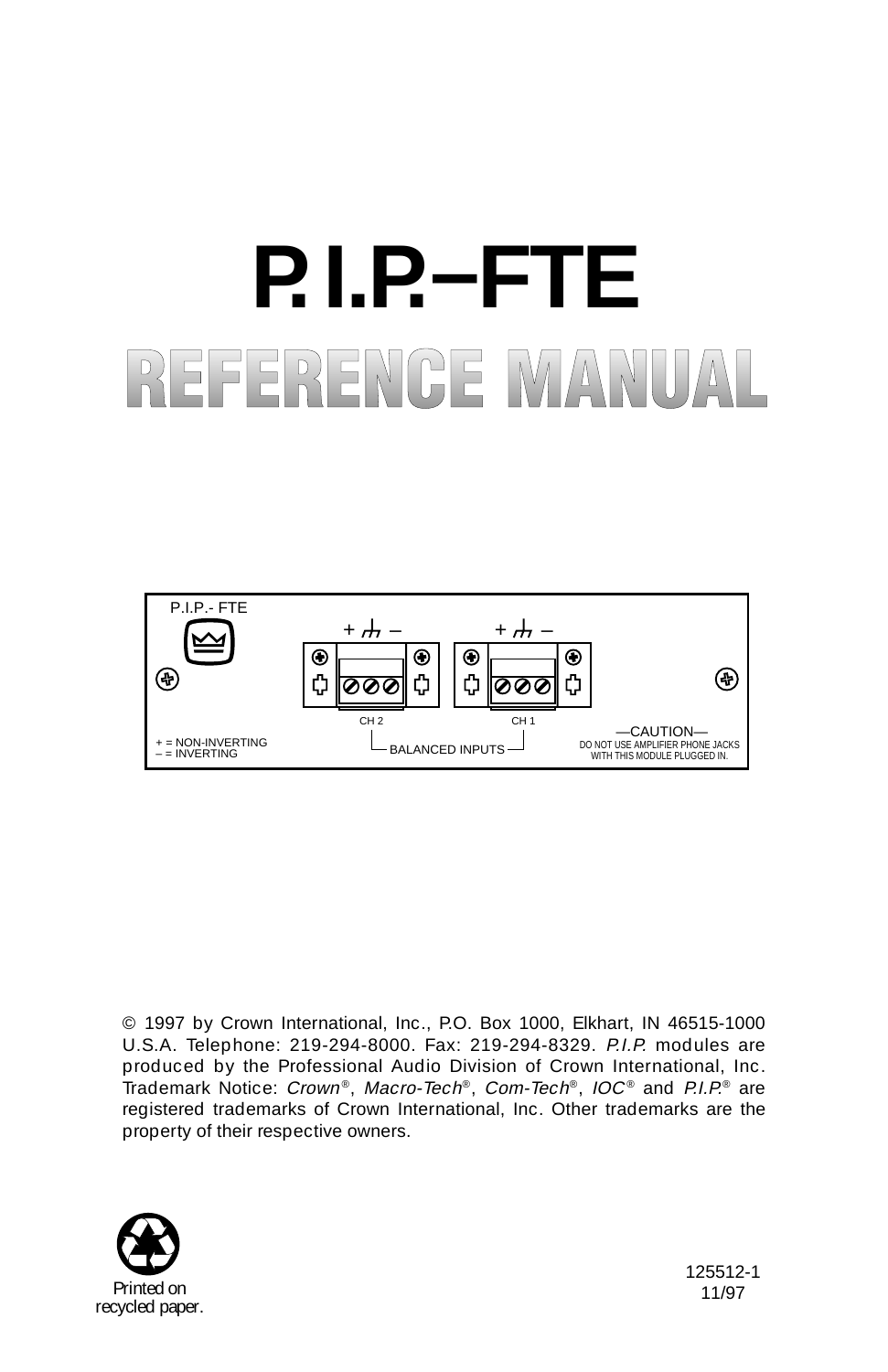## @crown\_\_\_\_\_\_\_\_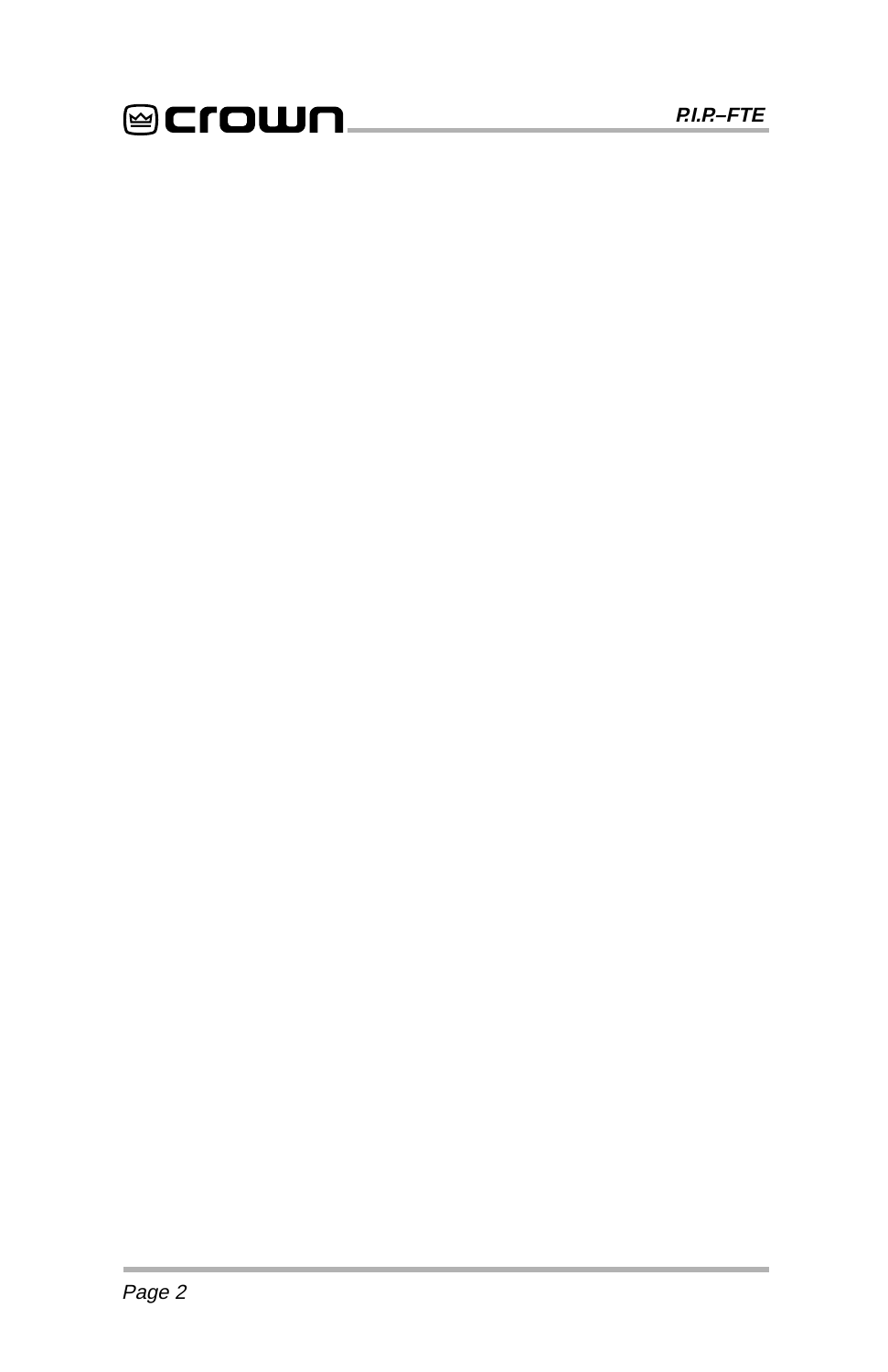

Fig. 1.1 P.I.P.-FTE

## **1 Welcome**

Thank you for purchasing the Crown P.I.P.-FTE accessory. P.I.P.<sup>®</sup> modules are designed to quickly install in the rear panel of many Crown amplifiers. P.I.P. stands for "Programmable Input Processor." Their versatile features expand the capabilities of your amplifier and enable you to customize it for your particular needs.

The P.I.P-FTE employs balanced transformers to isolate the inputs of Com-Tech® or Macro-Tech® series amplifiers. This adds valuable isolation from shorted input cables, faulty wiring and common mode noise.

In addition to transformer isolation, this P.I.P. provides two important filters to attenuate unwanted ultrasonic and subsonic frequencies.

A horn equalization circuit is also available to compensate for the high-frequency roll-off of constant-directivity horns.

You should find these items when you unpack:

- P.I.P.-FTE module
- Two 8-32 Phillips Machine Screws

**⊗crown** 

- Two Lock Washers
- Two Quick-Connect Barrier **Blocks**
- This Owner's Manual

#### **Features**

- ❏ Balanced inputs with 1:1 isolation transformers to help keep the input noise-free.
- ❏ RFI filter which attenuates unwanted ultrasonic frequencies that would otherwise waste amplifier power. The RFI filter is a 12 dB/octave (2nd order), Besseltuned low-pass filter with a 3 dB roll-off point at 33 kHz.
- ❏ Switchable subsonic/bass filter with 50-, 100- or 300-Hz roll-off frequencies.
- ❏ Constant-directivity horn equalization network which can be switched on or off.
- ❏ Quick-connect barrier block connectors provide greater wiring flexibility and make installation easier.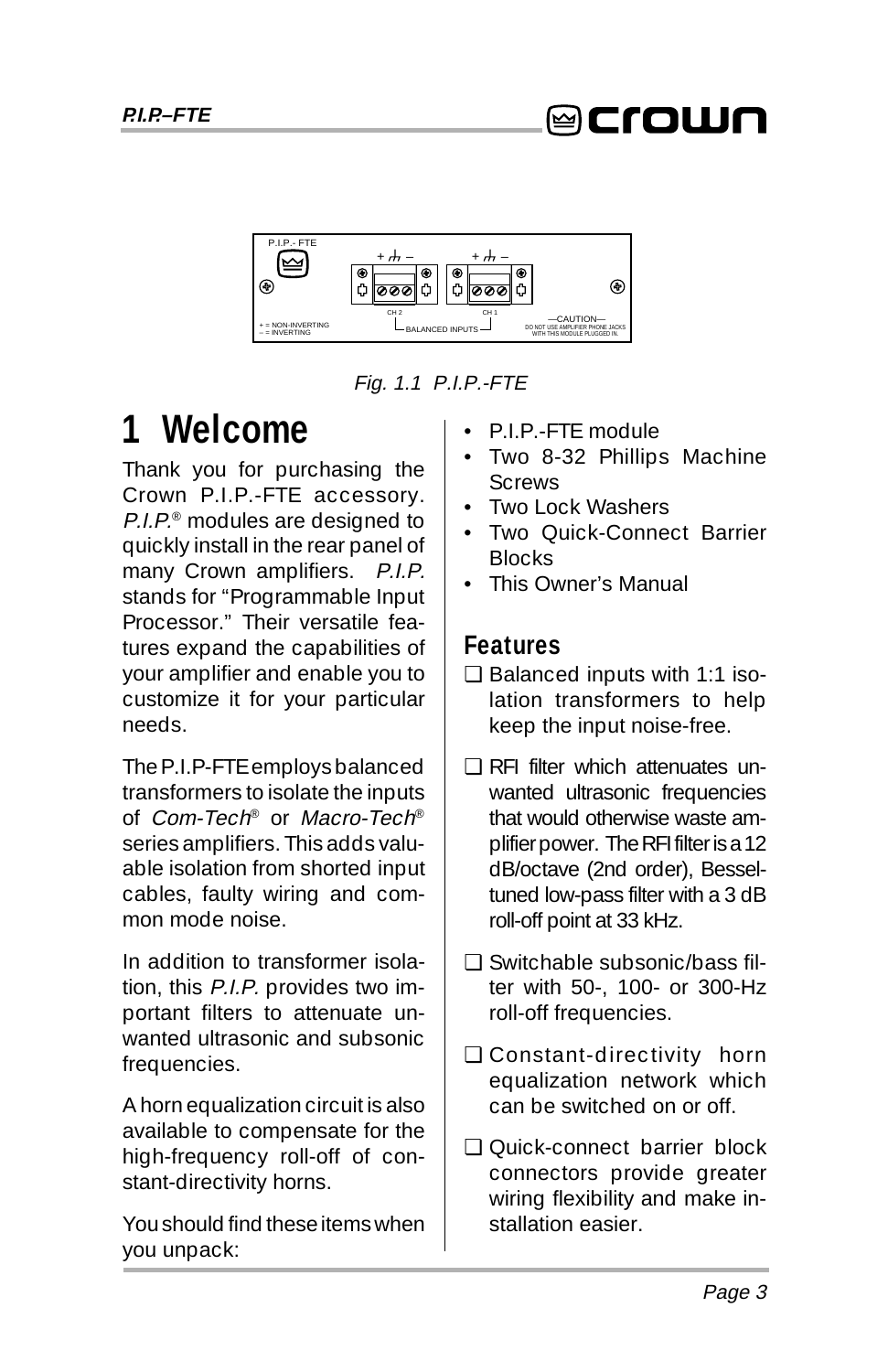

# **2 Facilities**

#### **A. Balanced Input**

With these special quick-connect barrier-block connectors (Figure 2.1), it's quick and easy to attach each input cable with just three screws. Once the cable is attached, the connector can be quickly unplugged and, if desired, moved to a different amplifier.

#### **B. Subsonic/Bass Switch**

A 4-position sliding switch is provided for each channel to control the subsonic/bass filter. This filter is an 18-dB/octave (3rd order) Butterworth high-pass filter which can be selected to attenuate low frequencies below 50 Hz, 100 Hz or 300 Hz. It can also be switched off (Flat). A label on the side of each switch identifies the switch settings.

#### **C. Constant-Directivity Horn Equalization Jumper**

A jumper is provided for each channel to enable/disable the constant-directivity horn equalization. The jumper for channel 1 (J1) is shown in the "OFF" position while the jumper for channel 2 (J2) is shown in the "ON" position. The constant directivity horn equalization is a 6-dB/octave shelving network with a 3 dB rise at 3.2 kHz and a peak boost of 12.5 dB at 24 kHz.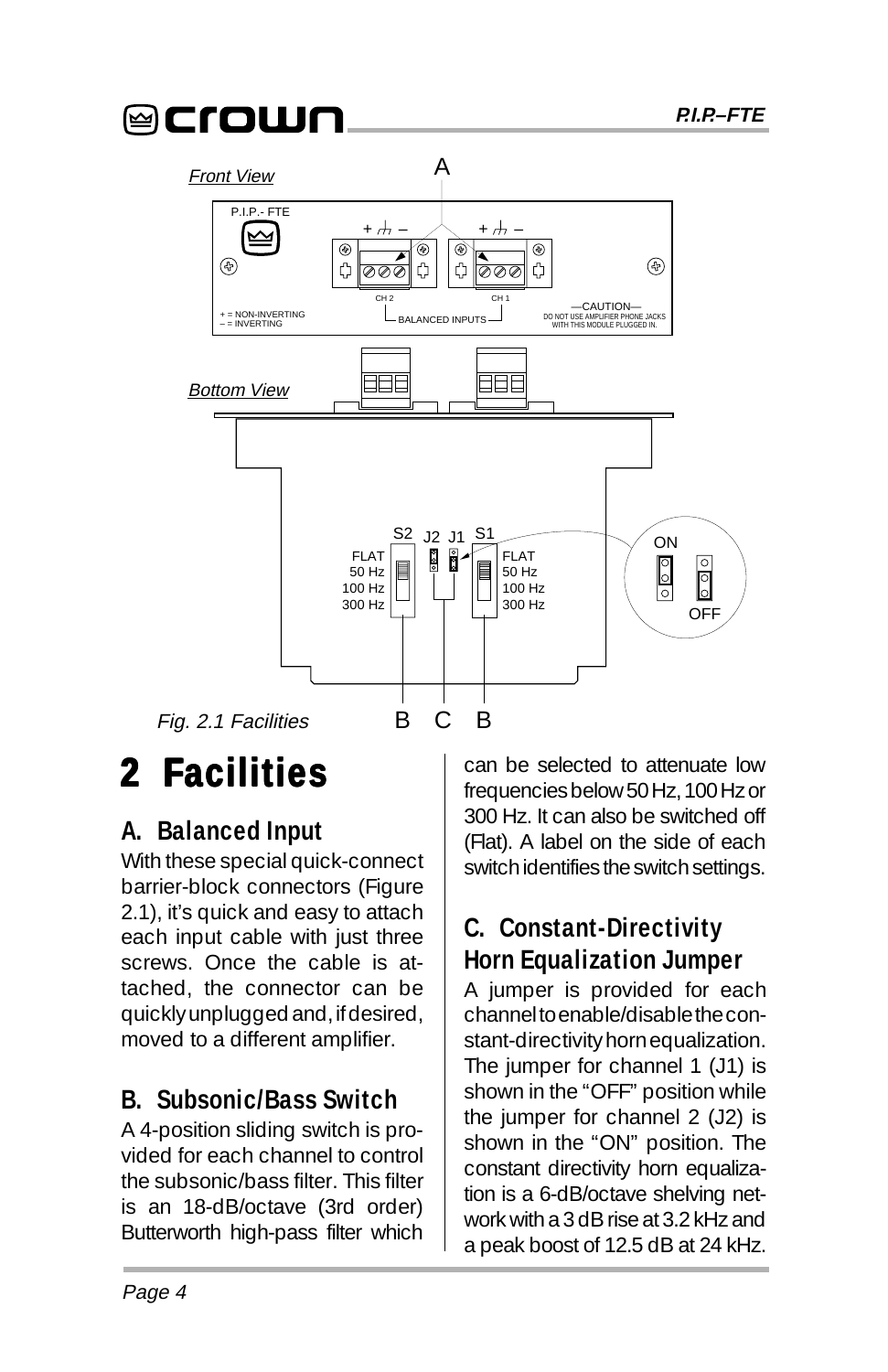# **3 Installation**

Before installing this P.I.P. module, you'll want to configure it to best serve your needs.

**Note:** The RFI filter is always on and cannot be switched off.

- 1. Adjust the constant-directivity equalization jumper of each channel to be either "ON" or "OFF" (see Figure 2.1). Figure 4.1 shows the frequency response through the P.I.P.-FTE when this filter is on.
- 2. Select the desired position for the Subsonic/Bass filter switch for each channel. Pushing the switch all the way forward toward the front of the module switches the filter off ("Flat"). A label is affixed to the inside of the switch to show what the positions do. Figure 4.2 shows the frequency response through the P.I.P.-FTE when this filter is set in each of its four modes (Flat, 50 Hz, 100 Hz and 300 Hz).

Now you are ready to install the P.I.P. in the amplifier.



#### **⊗crown**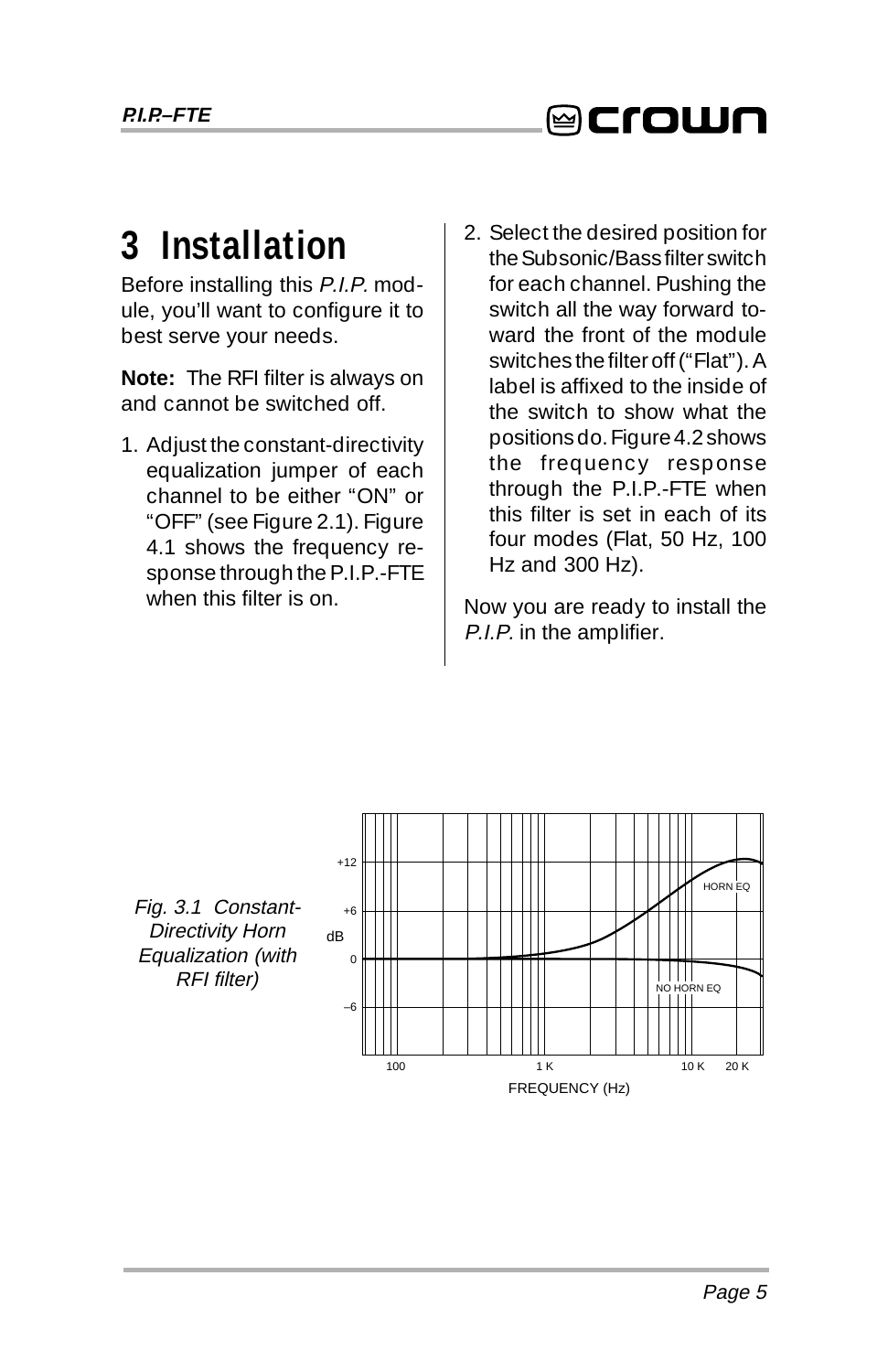

#### **3.1 Installation Procedures**

You may need a phillips screwdriver to remove the existing P.I.P. module or panel from your amplifier.

**CAUTION:** Before connecting this or any P.I.P. to your amplifier, it is important to turn its level controls down, turn it off and remove the AC power. Don't touch the circuitry. Even though the amplifier is off, there could still be enough energy remaining to cause electric shock.

- 1. Turn down the level controls (full counterclockwise), turn off the amplifier and unplug it from the AC power source.
- 2. Remove the existing P.I.P. module or panel (two screws). For PIP2 amplifiers, this may involve disconnecting the P.I.P. from a PIP2 input adapter (see Figures 3.4 and 3.5). If a PIP2



Fig. 3.3 Installation into a Standard P.I.P. Amplifier



Fig.3.4 PIP2 Input Adapter Connection



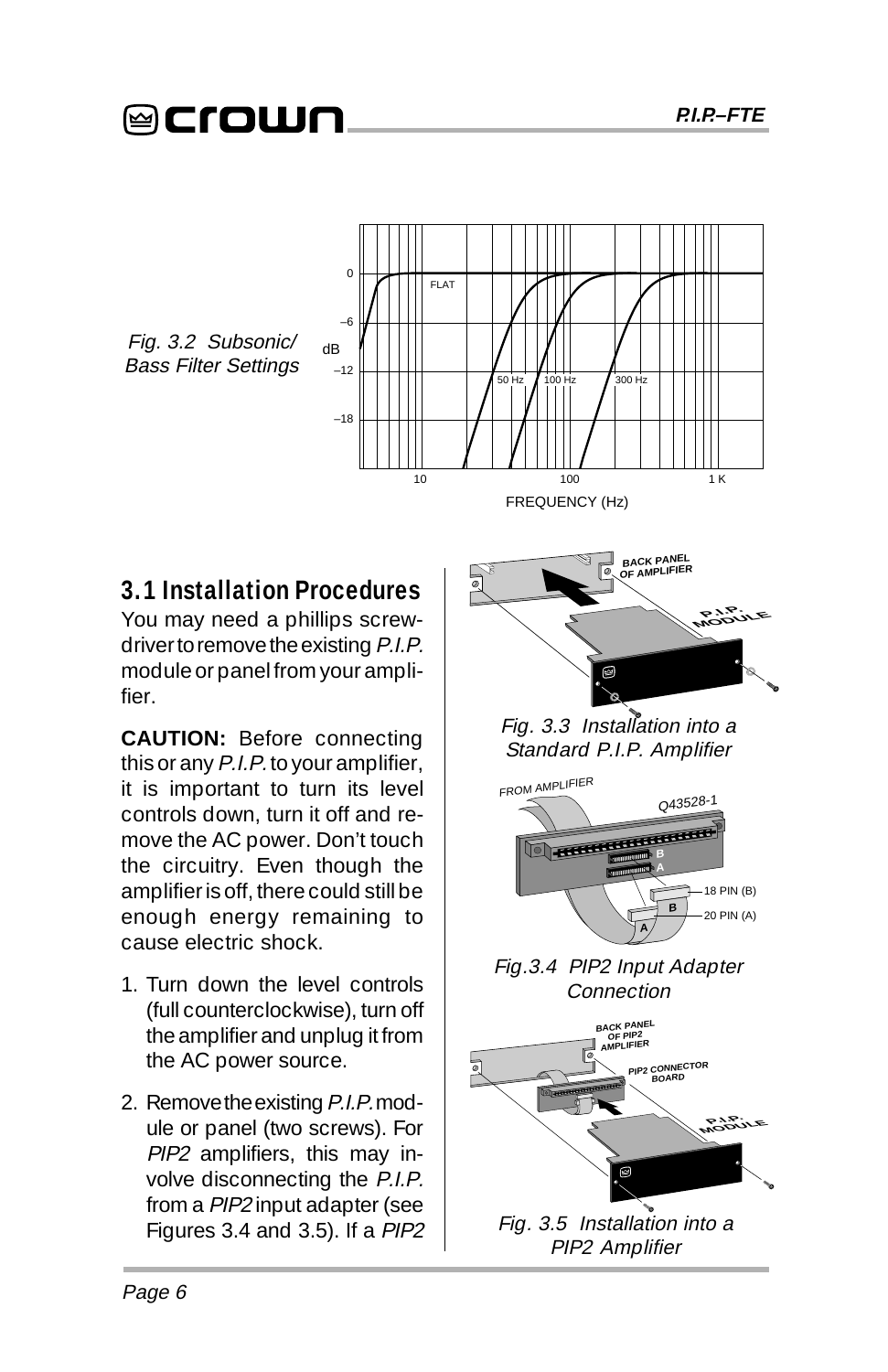input adapter is already present, do not remove the ribbon cables from the adapter. Otherwise you will have to reconnect them in the next step.

3. Standard P.I.P. Amplifiers: Align the edges of the P.I.P.–FTE in the P.I.P. card rails and firmly push the unit in until it is seated against the mounting bracket (see Figure 3.3).

PIP2 Amplifiers: (Requires a PIP2 input adaptor. Crown part number Q43528-1.) Connect the PIP2 input adapter to the two input cables of the amplifier (see Figure 3.4). Notice that the PIP2 input adapter should be positioned with the P.I.P. edge connector on top and facing away from the amplifier. The 20 pin cable (A) is connected first then the 18 pin cable (B) is connected. Both ribbon cables should extend below the PIP2 input adapter.

Next, insert the edge connector of the P.I.P.–FTE into the PIP2 input adapter (see Figure 3.5) and insert the assembly into the P.I.P. opening in the back of the amplifier.

4. Secure the P.I.P.–FTE with the two screws and lock washers provided. (The lock washers are important because they bond the P.I.P. to the chassis ground of the amplifier.)

- 5. Connect input and output wiring.
- 6. Plug in the amplifier and turn it on. Adjust its level controls to a desired setting.

Do not tamper with the circuitry. Circuit changes made by unauthorized personnel, or unauthorized circuit modifications are not allowed.

**Remember:** Crown is not liable for any damage resulting from overdriving other components in your sound system.

Figure 3.6 shows how to wire a balanced and unbalanced source or daisy-chain output to the barrier block connectors.

**Important:** If the amplifier is used in either Bridged-Mono or Parallel-Mono mode, you must turn the Ch. 2 amplifier level control off (fully counterclockwise). The input and level control of Ch. 2 are not defeated in mono mode so any signal applied to Ch. 2 will beat against the signal in Ch. 1.

Refer to the amplifier Reference Manual for more information about Bridged-Mono or Parallel-Mono modes of operation.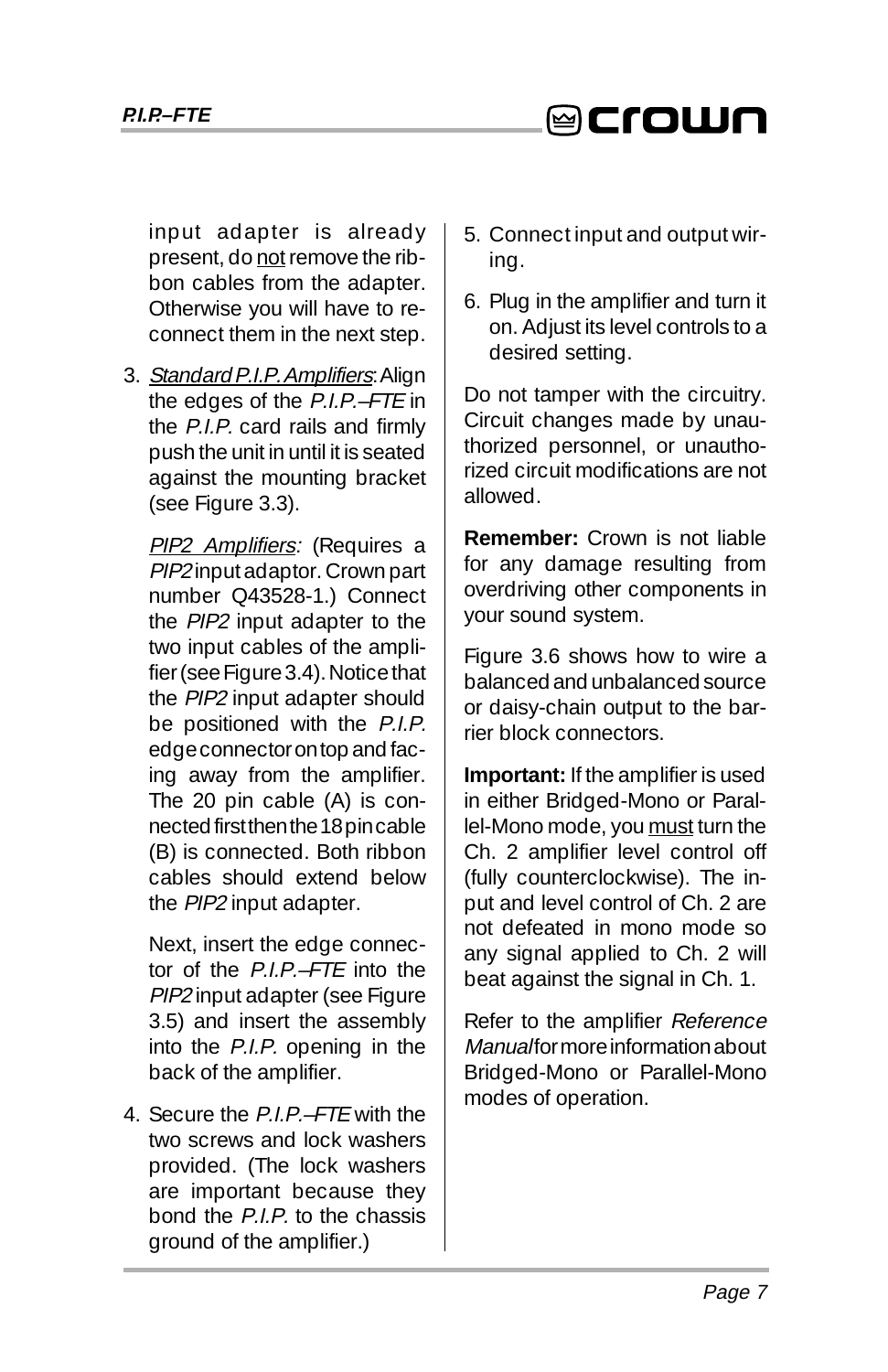

Fig. 3.6 Audio Wiring

# **4 Specifications**

**Signal to Noise:** Better than –85 dB (equivalent input noise) 20 Hz to 20 kHz.

**Common Mode Rejection:** Better than 60 dB at 1 kHz.

Crosstalk: Crosstalk:–82 dB at 1 kHz.

**Input Impedance:** Nominally 20 kohm.

**Recommended Source Impedance:** 10 kohm or less.

**Maximum Input Level:** +20 dB at 1 kHz.

**Nominal Gain:** Unity.

**Frequency Response:** ±1 dB from 20 Hz to 20 kHz with filters set flat and horn equalization off. High-pass (subsonic/bass) filter has selectable -3 dB roll-off points of 50, 100 or 300 Hz (see Figure 4.2). Constant-directivity horn equalization network has 3 dB rise at 3.2 kHz with 12.5 dB peak at 24 kHz (see Figure 4.1). Both these filters can be switched off if desired.

A permanent RFI filter with a –3 dB roll-off at 33 kHz also affects the response.

**Dimensions:**  $6 \frac{3}{8} \times 1 \frac{7}{8} \times 3 \frac{7}{8}$ in. (16.2 x 4.8 x 9.8 cm).

**Weight:** 11 ounces (312 grams).

**Note:** All specifications referenced to a 0.775 V input signal.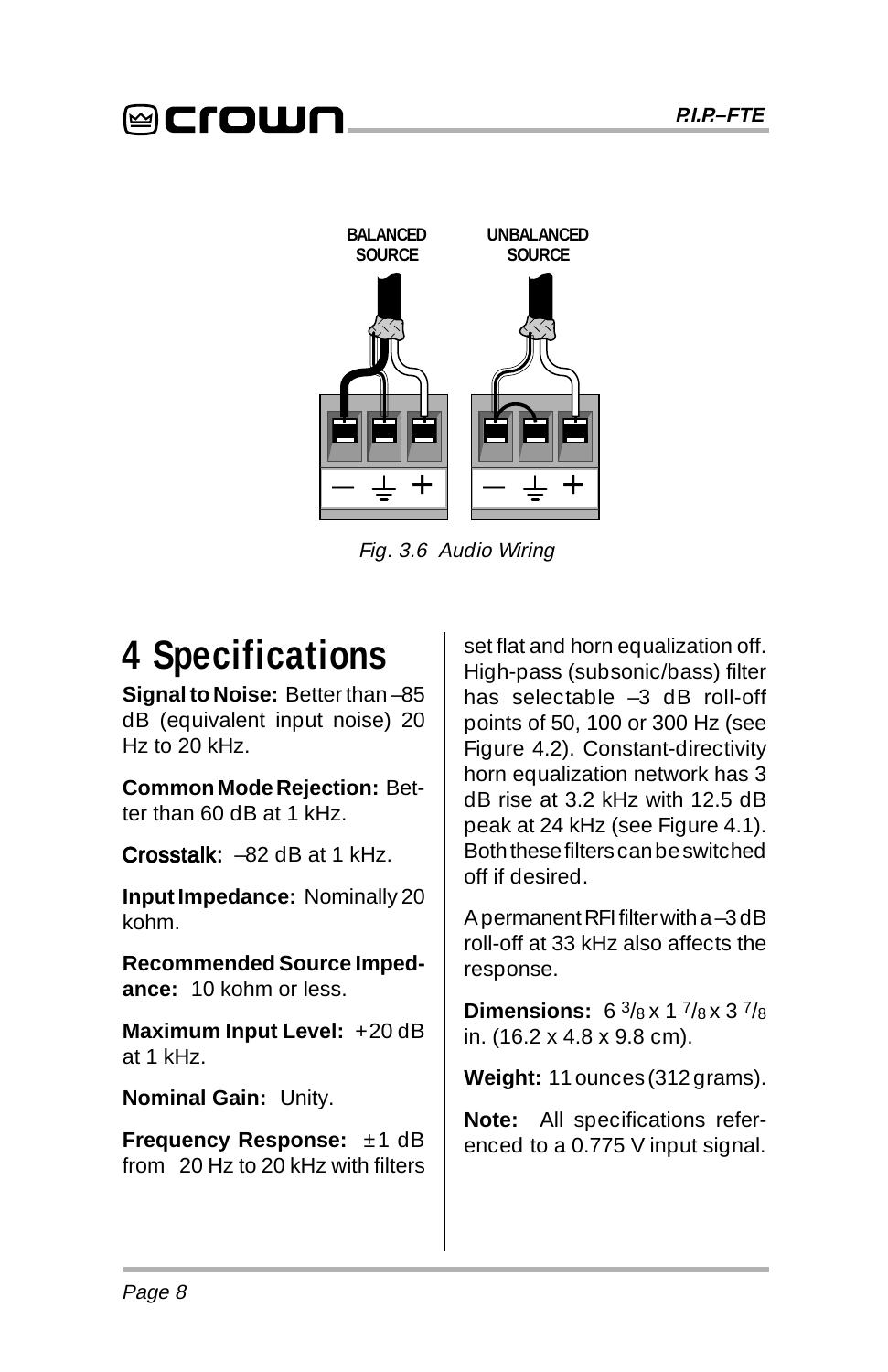### **@crown**

## **Notes**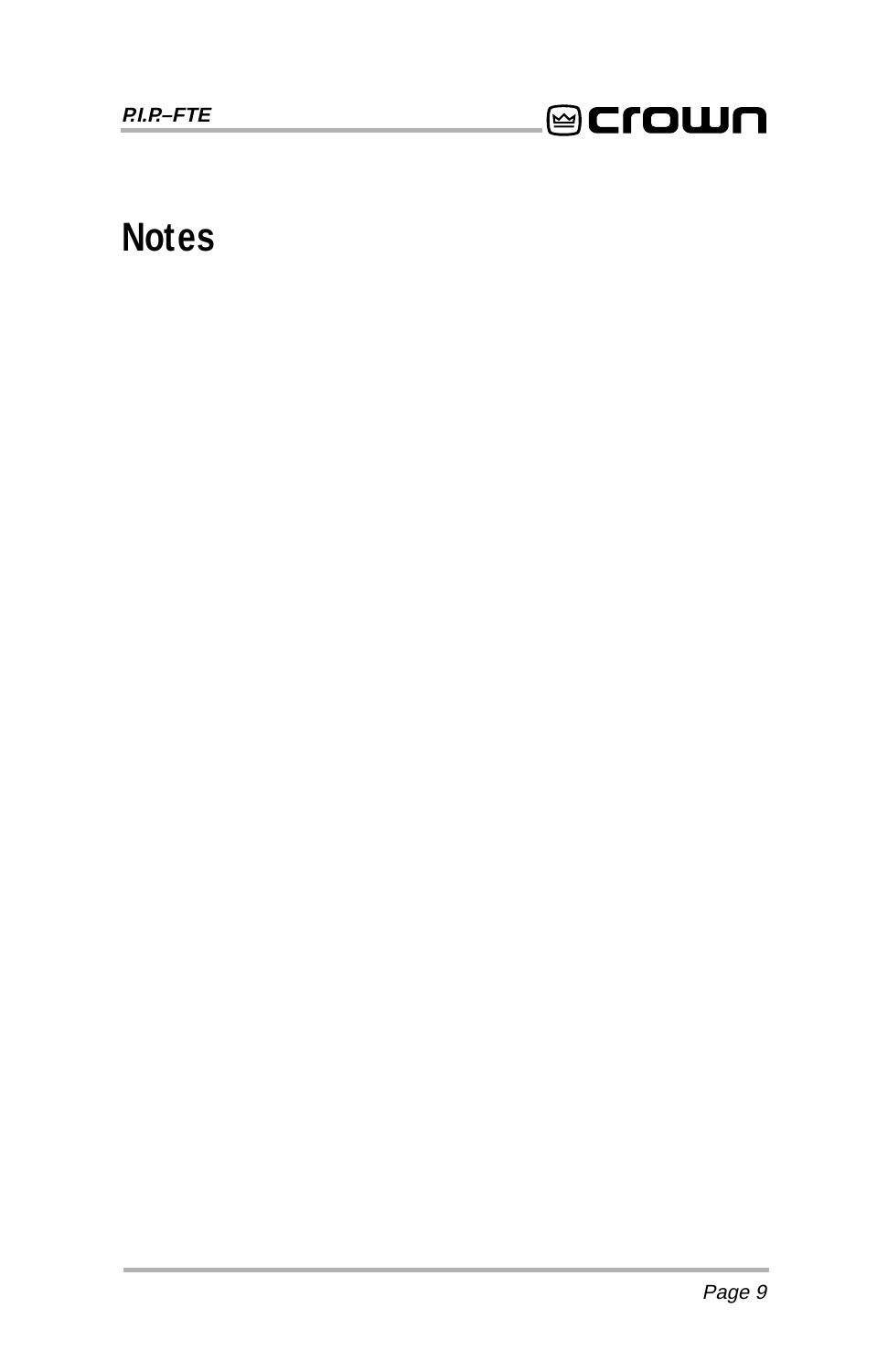## **5 Schematic**

Electronic image for this figure were not included due to quality considerations. Please refer to the printed documentation.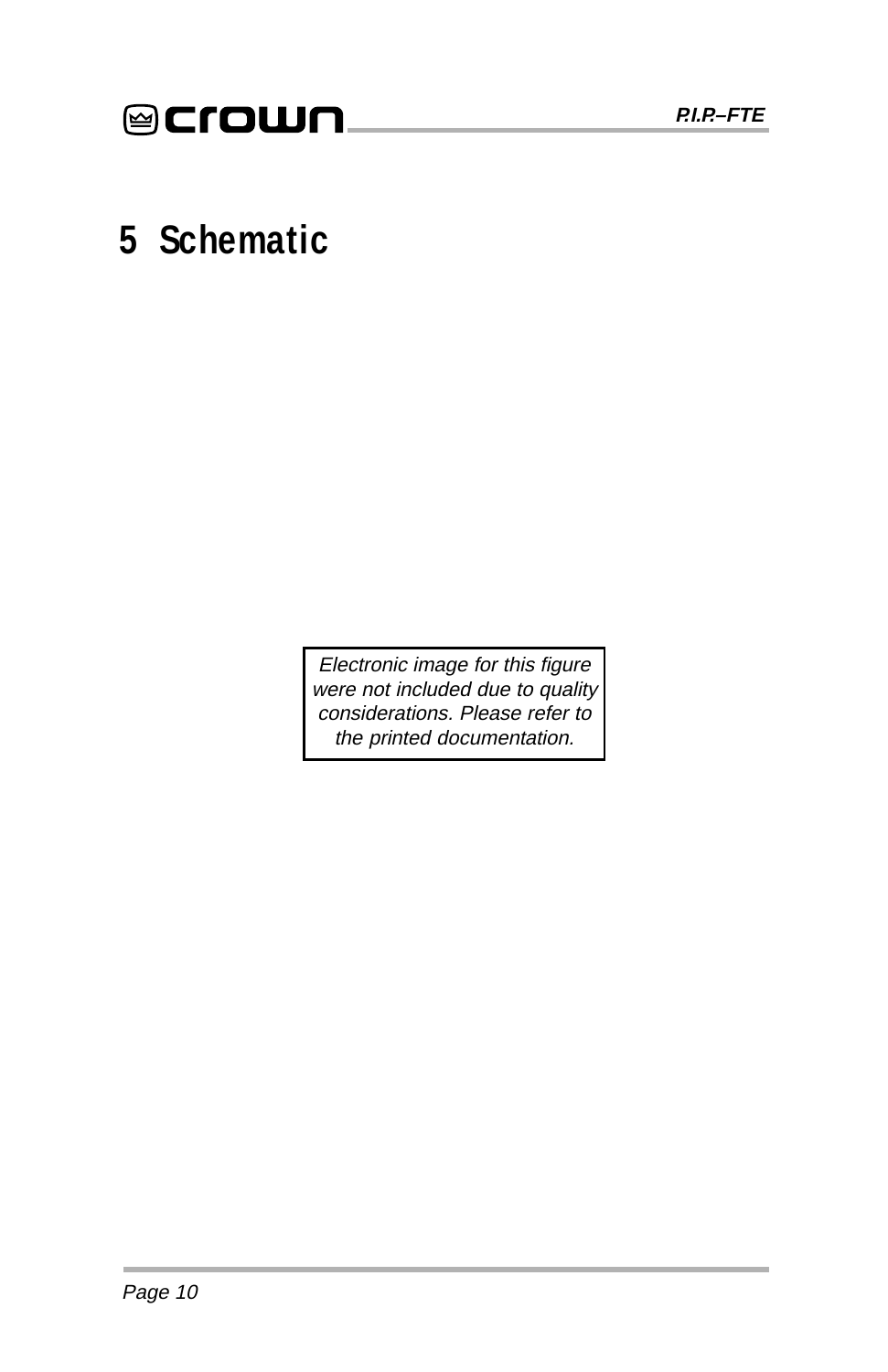#### **@crown**

Electronic image for this figure were not included due to quality considerations. Please refer to the printed documentation.